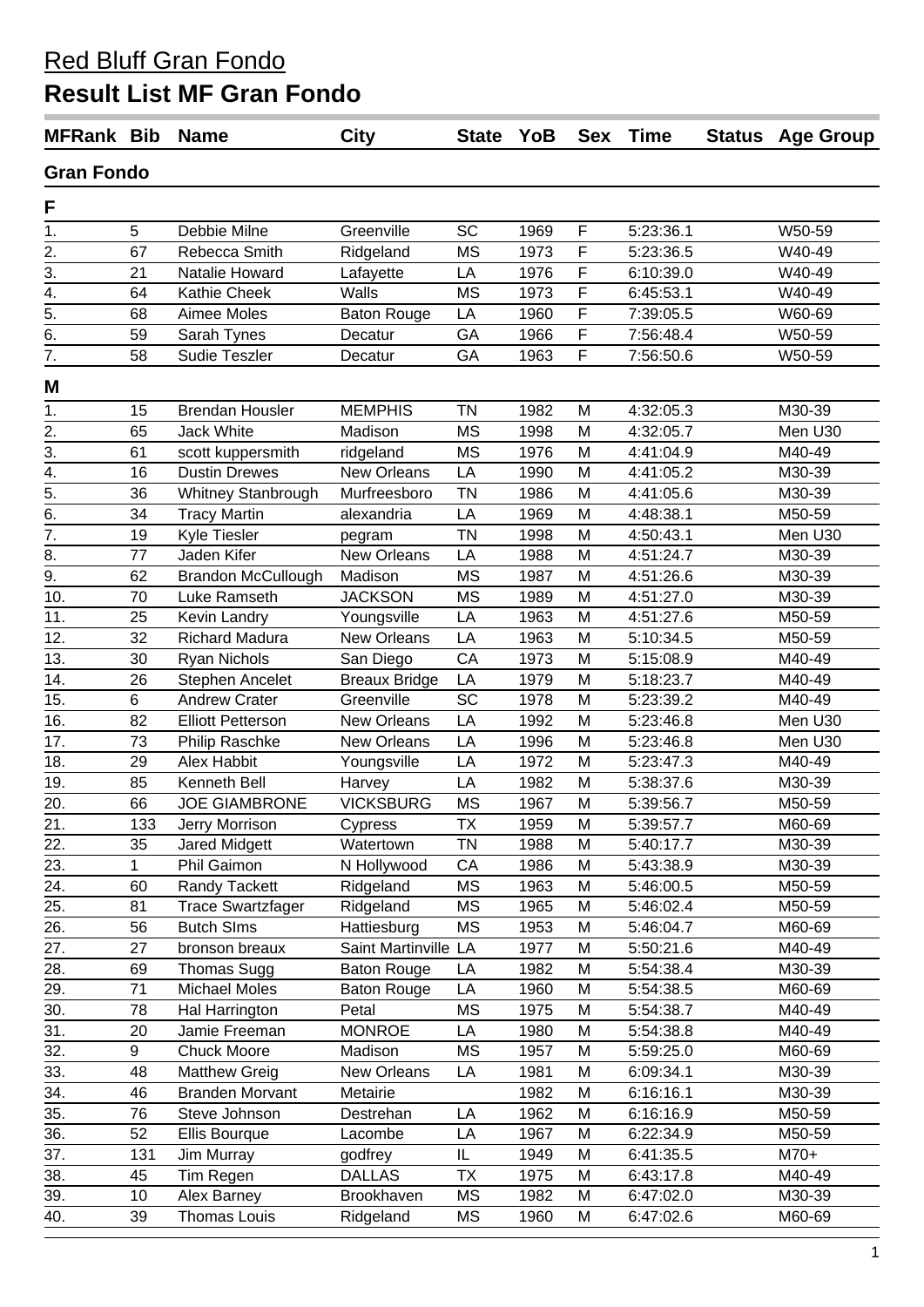# **Result List MF Gran Fondo**

| <b>MFRank Bib</b> |                | <b>Name</b>               | <b>City</b>          | <b>State</b> | YoB  | <b>Sex</b> | <b>Time</b> | <b>Status</b> | <b>Age Group</b> |
|-------------------|----------------|---------------------------|----------------------|--------------|------|------------|-------------|---------------|------------------|
| 41.               | 57             | T.K. Knight               | Jackson              | <b>MS</b>    | 1959 | M          | 6:47:03.4   |               | M60-69           |
| 42.               | 63             | Jeff Holly                | Madison              | <b>MS</b>    | 1968 | M          | 6:47:03.9   |               | M50-59           |
| 43.               | 79             | Skip Kuzel                | Lebanon              | <b>CT</b>    | 1959 | M          | 6:47:04.3   |               | M60-69           |
| 44.               | 17             | <b>Jeff Doremus</b>       | Brookhaven           | <b>MS</b>    | 1957 | M          | 6:47:04.6   |               | M60-69           |
| 45.               | 132            | Dennis Mutell             | Covington            | LA           | 1956 | M          | 7:07:27.6   |               | M60-69           |
| 46.               | 13             | Robert Lee                | Clinton              | <b>MS</b>    | 1981 | M          | 7:10:19.9   |               | M30-39           |
| 47.               | 12             | <b>Lindsey Cooper</b>     | Mandeville           | LA           | 1962 | M          | 7:11:12.8   |               | M50-59           |
| 48.               | 22             | John Michael Howard       | Lafayette            | LA           | 1973 | M          | 7:15:16.6   |               | M40-49           |
| 49.               | 74             | Thomas Jackson            | Collierville         | <b>TN</b>    | 1960 | M          | 7:17:54.9   |               | M60-69           |
| $\overline{50}$ . | 49             | <b>Unknown Rider</b>      |                      |              |      | M          | 7:23:17.4   |               |                  |
| 51.               | 37             | <b>Richard Raspet</b>     | University           | <b>MS</b>    | 1947 | M          | 7:23:21.7   |               | $M70+$           |
| 52.               | 4              | Don Losole                | San Antonio          | <b>TX</b>    | 1969 | M          | 7:23:49.1   |               | M50-59           |
| 53.               | 87             | James Winn                | <b>RIDGELAND</b>     | <b>MS</b>    | 1954 | M          | 7:25:27.4   |               | M60-69           |
| $\overline{54}$ . | 42             | <b>Steven Lewis</b>       | New York             | <b>NY</b>    | 1968 | M          | 7:25:27.4   |               | M50-59           |
| 55.               | 23             | Mark Judah                | Madison              | <b>AL</b>    | 1963 | M          | 7:33:39.8   |               | M50-59           |
| 56.               | 33             | Anthony Evans             | <b>Baton Rouge</b>   | LA           | 1961 | M          | 7:43:54.4   |               | M50-59           |
| 57.               | 80             | Levi Weeks                | Hattiesburg          | <b>MS</b>    | 1991 | M          | 7:44:52.8   |               | Men U30          |
| $\overline{58}$ . | 14             | Wes Moore                 | Saltillo             | <b>MS</b>    | 1968 | M          | 7:56:50.9   |               | M50-59           |
| 59.               | 40             | Dale Adkisson             | Marietta             | GA           | 1955 | M          | 7:57:47.7   |               | M60-69           |
| 60.               | $\overline{7}$ | Jason Gomes               | Pensacola            | <b>FL</b>    | 1991 | M          | 8:36:14.7   |               | Men U30          |
|                   | 50             | Marius Block              | Mobile               | <b>AL</b>    | 1968 | M          | 6:36:10.3   | <b>DNS</b>    | M50-59           |
|                   | 43             | <b>Charles McClintock</b> | Madison              | <b>MS</b>    | 1964 | M          | 4:23:10.8   | n/a           | M50-59           |
|                   | 38             | <b>Kelly Simpkins</b>     | jackson              | <b>MS</b>    | 1960 | M          | 4:01:56.2   | n/a           | M60-69           |
|                   | 11             | <b>Charles Apperson</b>   | New Orleans          | LA           | 1961 | M          | 4:36:54.9   | n/a           | M50-59           |
|                   | 8              | Jeremy Orr                | Brookhaven           | <b>MS</b>    | 1976 | M          | 4:23:58.4   | n/a           | M40-49           |
|                   | 215            | <b>Scott Bowers</b>       | Terry                | <b>MS</b>    | 1978 | M          | 4:19:23.7   | n/a           | M40-49           |
|                   | 88             | Michael Cory              | Jackson              | <b>MS</b>    | 1966 | M          | 4:01:55.7   | n/a           | M50-59           |
|                   | 86             | Joe Ingram                | Madison              | <b>MS</b>    | 1967 | M          | 4:27:57.2   | n/a           | M50-59           |
|                   | 84             | <b>Phillip Sykes</b>      | MAdison              |              | 1968 | M          | 4:09:28.6   | n/a           | M50-59           |
|                   | 83             | <b>Timothy Threadbill</b> | Ridgeland            |              | 1966 | M          | 4:01:54.0   | n/a           | M50-59           |
|                   | 75             | Ross Aguilar              | <b>Baton Rouge</b>   | LA           | 1992 | M          | 4:34:24.9   | n/a           | Men U30          |
|                   | 72             | chris brown               | <b>BATON ROUGELA</b> |              | 1977 | M          | 4:44:32.9   | n/a           | M40-49           |
|                   | 55             | Thomas Mangum             | Florence             | AL           | 1982 | ${\sf M}$  |             |               | M30-39           |
|                   | 54             | Micah Messersmith         | Oxford               | <b>MS</b>    | 1983 | M          |             |               | M30-39           |
|                   | 53             | Ben King                  | Auburn               | <b>AL</b>    | 1981 | M          |             |               | M30-39           |
|                   | 47             | Charles Lichenstein       | Thibodaux            | LA           | 1986 | M          |             |               | M30-39           |
|                   | 44             | Randall Legeai            | New Orleans          | LA           | 1953 | M          |             |               | M60-69           |
|                   | 28             | <b>TROY ALEXANDER</b>     | YOUNGSVILLE LA       |              | 1974 | M          |             |               | M40-49           |
|                   | 24             | <b>Stacy Crosby</b>       | Ridgeland            | <b>MS</b>    | 1971 | M          |             |               | M40-49           |
|                   | 999            | <b>Timothy Murray</b>     | Clarkesville         |              | 1971 | M          |             |               | M40-49           |
|                   | 89             | Kirk Giessinger           | Madison              | <b>MS</b>    | 1964 | M          |             |               | M50-59           |
|                   | 31             | Alston Bozeman            | <b>Brandon</b>       | <b>MS</b>    | 1993 | M          |             | <b>DNF</b>    | Men U30          |
|                   | $\overline{2}$ | <b>FAUSTO CRAPIZ</b>      | Dickson              | <b>TN</b>    | 1997 | M          |             | <b>DNS</b>    | Men U30          |
|                   | 1086           | Nick Rinebarger           | <b>Brandon</b>       | <b>MS</b>    | 1983 | M          |             | <b>DNS</b>    | M30-39           |
|                   | 1074           | Stan Prutz                | <b>Baton Rouge</b>   | LA           | 1957 | M          |             | <b>DNS</b>    | M60-69           |
|                   | 1048           | Daniel Mulholland         | <b>MADISON</b>       | <b>MS</b>    | 1960 | M          |             | <b>DNS</b>    | M60-69           |
|                   | 1040           | John Galbraith            | Metairie             | LA           | 1945 | M          |             | <b>DNS</b>    | M70+             |
|                   | 1027           | Mark Shepherd             | Saltillo             | <b>MS</b>    | 1960 | M          |             | <b>DNS</b>    | M60-69           |
|                   | 1015           | <b>Howard Hix</b>         | Fairhope             | AL           | 1974 | M          |             | <b>DNS</b>    | M40-49           |
|                   | 41             | <b>Haley Fisackerly</b>   | Jackson              | <b>MS</b>    | 1965 | M          |             | n/a           | M50-59           |

Number of records: 97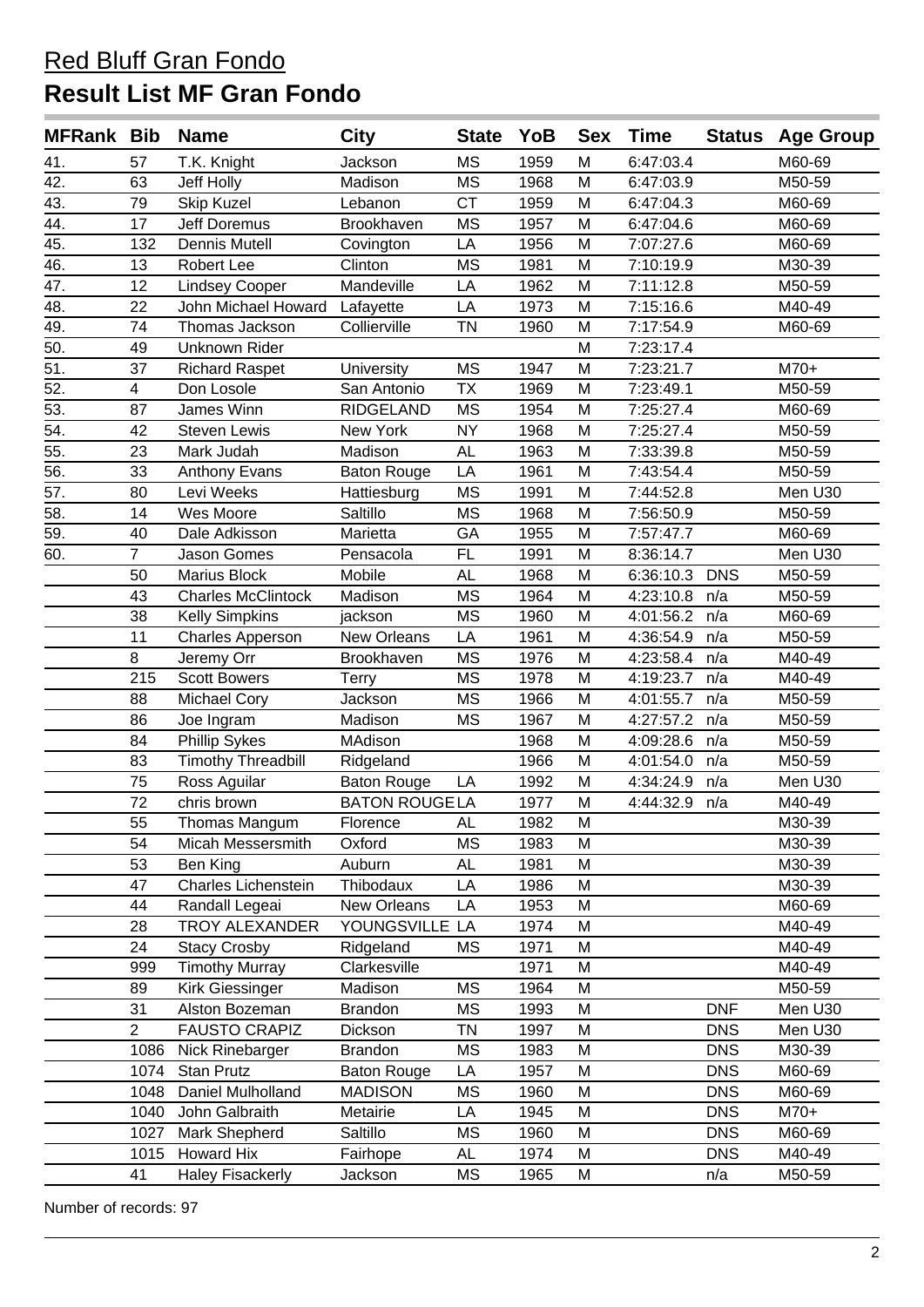# **Result List MF Metric Century**

| <b>MFRank</b>                      | <b>Bib</b> | <b>Name</b>           | <b>City</b>        | <b>State</b> | YoB  | <b>Sex</b>              | <b>Time</b> | <b>Status</b> |  |  |  |
|------------------------------------|------------|-----------------------|--------------------|--------------|------|-------------------------|-------------|---------------|--|--|--|
| <b>Metric Century</b>              |            |                       |                    |              |      |                         |             |               |  |  |  |
| F                                  |            |                       |                    |              |      |                         |             |               |  |  |  |
| 1.                                 | 204        | <b>Tiffany Landry</b> | Hattiesburg        | <b>MS</b>    | 1981 | F                       | 3:10:45.9   |               |  |  |  |
| 2.                                 | 181        | Lisa Houser           | <b>New Orleans</b> | LA           | 1984 | F                       | 3:10:45.9   |               |  |  |  |
| $\overline{3}$ .                   | 205        | Julianna Simpson      | <b>New Orleans</b> | LA           | 1999 | F                       | 3:10:46.6   |               |  |  |  |
|                                    | 51         | Rebecca Bourque       | Lacombe            | LA           | 1970 | $\overline{\mathsf{F}}$ | 3:42:58.0   |               |  |  |  |
| $\frac{4}{5}$ .<br>$\frac{5}{6}$ . | 160        | <b>Lauren Hall</b>    | Midway             | UT           | 1979 | F                       | 3:45:53.1   |               |  |  |  |
|                                    | 159        | Kaitlyn Miller        | <b>New Orleans</b> | LA           | 1999 | F                       | 3:45:57.2   |               |  |  |  |
| $\overline{7}$ .                   | 183        | Tara Williams-Davis   | Hammond            | LA           | 1977 | F                       | 3:56:21.0   |               |  |  |  |
| 8.                                 | 176        | Lisa Smith            | Madison            | <b>MS</b>    | 1968 | F                       | 4:12:31.8   |               |  |  |  |
| $\overline{9}$ .                   | 217        | Merilee Wilhelm       | <b>BATON ROUGE</b> | LA           | 1963 | $\overline{F}$          | 4:41:42.0   |               |  |  |  |
|                                    | 1115       | Ana McReynolds        | <b>New Orleans</b> | LA           | 1993 | F                       |             | <b>DNS</b>    |  |  |  |
|                                    |            |                       |                    |              |      |                         |             |               |  |  |  |
| M                                  |            |                       |                    |              |      |                         |             |               |  |  |  |
| 1.                                 | 169        | Gavin Blair           | Morton             | IL           | 1999 | M                       | 3:04:34.5   |               |  |  |  |
| $\overline{2}$ .                   | 154        | <b>Frank Moak</b>     | Brookhaven         |              | 1960 | M                       | 3:06:49.5   |               |  |  |  |
| $\overline{3}$ .                   | 153        | Jim Phyfer            | Jackson            | <b>MS</b>    | 1960 | M                       | 3:10:04.4   |               |  |  |  |
| $\overline{4}$ .                   | 212        | Shannon Knott         | Brookhaven         | <b>MS</b>    | 1969 | M                       | 3:10:05.4   |               |  |  |  |
| $\overline{5}$ .                   | 168        | Sean Lee              | <b>New Orleans</b> | LA           | 1993 | M                       | 3:10:47.4   |               |  |  |  |
| $\overline{6}$ .                   | 171        | Stephen Kernion       | Metairie           | LA           | 1982 | M                       | 3:10:47.7   |               |  |  |  |
| $\overline{7}$ .                   | 186        | <b>Richard Parker</b> | Lacombe            | LA           | 1973 | M                       | 3:10:48.4   |               |  |  |  |
| 8.                                 | 209        | Ryan Boudreaux        | Weswego            |              | 1972 | M                       | 3:10:50.8   |               |  |  |  |
| $\overline{9}$ .                   | 202        | Cade Lott             | Hattiesburg        | <b>MS</b>    | 1996 | M                       | 3:10:55.4   |               |  |  |  |
| 10.                                | 200        | Scott Gumina          | Slidell            |              | 1971 | M                       | 3:14:12.3   |               |  |  |  |
| 11.                                | 189        | John Noblin           | Jackson            | <b>MS</b>    | 1965 | M                       | 3:19:28.7   |               |  |  |  |
| 12.                                | 206        | <b>Brian Craigo</b>   | Patterson          | LA           | 1966 | M                       | 3:29:22.3   |               |  |  |  |
| 13.                                | 219        | Mike MacGown          | Madison            | <b>MS</b>    | 1974 | M                       | 3:32:40.6   |               |  |  |  |
| 14.                                | 216        | Alan Walters          | Jackson            | <b>MS</b>    | 1954 | M                       | 3:34:02.0   |               |  |  |  |
| 15.                                | 180        | Jeffrey Cotten        | Hattiesburg        | <b>MS</b>    | 1978 | M                       | 3:40:40.7   |               |  |  |  |
| 16.                                | 177        | Joe Amedee            | Gretna             |              | 1978 | M                       | 3:40:41.2   |               |  |  |  |
| 17.                                | 173        | Roy Ulrich, Jr.       | Marrero            | LA           | 1975 | M                       | 3:40:42.4   |               |  |  |  |
| 18.                                | 174        | <b>Blake Matherne</b> | Metairie           | LA           | 1980 | M                       | 3:40:42.7   |               |  |  |  |
| 19.                                | 185        | Joseph Ruffino        | Madisonville       | LA           | 1973 | M                       | 3:40:43.3   |               |  |  |  |
| 20.                                | 184        | Stephen Lobre         | Mandeville         | LA           | 1967 | M                       | 3:40:43.7   |               |  |  |  |
| 21.                                | 211        | <b>Chris Nevils</b>   | Winnfield          | LA           | 1969 | M                       | 3:40:44.5   |               |  |  |  |
| 22.                                | 182        | Mark Brill            | Pensacola          | FL           | 1978 | M                       | 3:40:45.6   |               |  |  |  |
| 23.                                | 208        | VJ Liberto Jr         | New Orleans        | LA           | 1955 | M                       | 3:40:54.5   |               |  |  |  |
| 24.                                | 175        | Mark Thibodeaux       | Metairie           | LA           | 1980 | M                       | 3:41:28.9   |               |  |  |  |
| 25.                                | 192        | john oconnell         | New orleans        | LA           | 1992 | M                       | 3:45:52.9   |               |  |  |  |
| 26.                                | 172        | Michael Winniford     | Ridgeland          | MS           | 1950 | M                       | 3:48:39.5   |               |  |  |  |
| 27.                                | 158        | Isaac Abeyta          | Hattiesburg        | MS           | 1980 | M                       | 3:49:23.4   |               |  |  |  |
| 28.                                | 196        | <b>Stewart Lee</b>    | <b>Brandon</b>     | MS           | 1985 | M                       | 3:52:11.4   |               |  |  |  |
| 29.                                | 152        | Matt Tyrone           | Madison            | MS           | 1981 | M                       | 3:55:54.3   |               |  |  |  |
| 30.                                | 201        | Allen Buras           | Covington          | LA           | 1968 | M                       | 3:59:31.3   |               |  |  |  |
| 31.                                | 157        | Jonathan Cook         | Lake Charles       | LA           | 1972 | M                       | 4:00:26.1   |               |  |  |  |
| 32.                                | 194        | Greg Taylor           | Madison            | MS           | 1963 | M                       | 4:00:26.8   |               |  |  |  |
| 33.                                | 203        | Jacob Rush            | Collins            | МS           | 1997 | M                       | 4:00:34.7   |               |  |  |  |
| 34.                                | 195        | <b>CHUCK BAUERLE</b>  | <b>ST JOSEPH</b>   | LA           | 1953 | M                       | 4:03:52.5   |               |  |  |  |
| 35.                                | 167        | Raymond Delgado       | Slidell            | LA           | 1968 | M                       | 4:07:07.3   |               |  |  |  |
| 36.                                | 165        | David Ross            | Columbus           | <b>UNK</b>   | 1964 | M                       | 4:10:16.1   |               |  |  |  |
| 37.                                | 166        | Jason Horne           | <b>MADISON</b>     | MS           | 1975 | M                       | 4:11:20.7   |               |  |  |  |
|                                    |            |                       |                    |              |      |                         |             |               |  |  |  |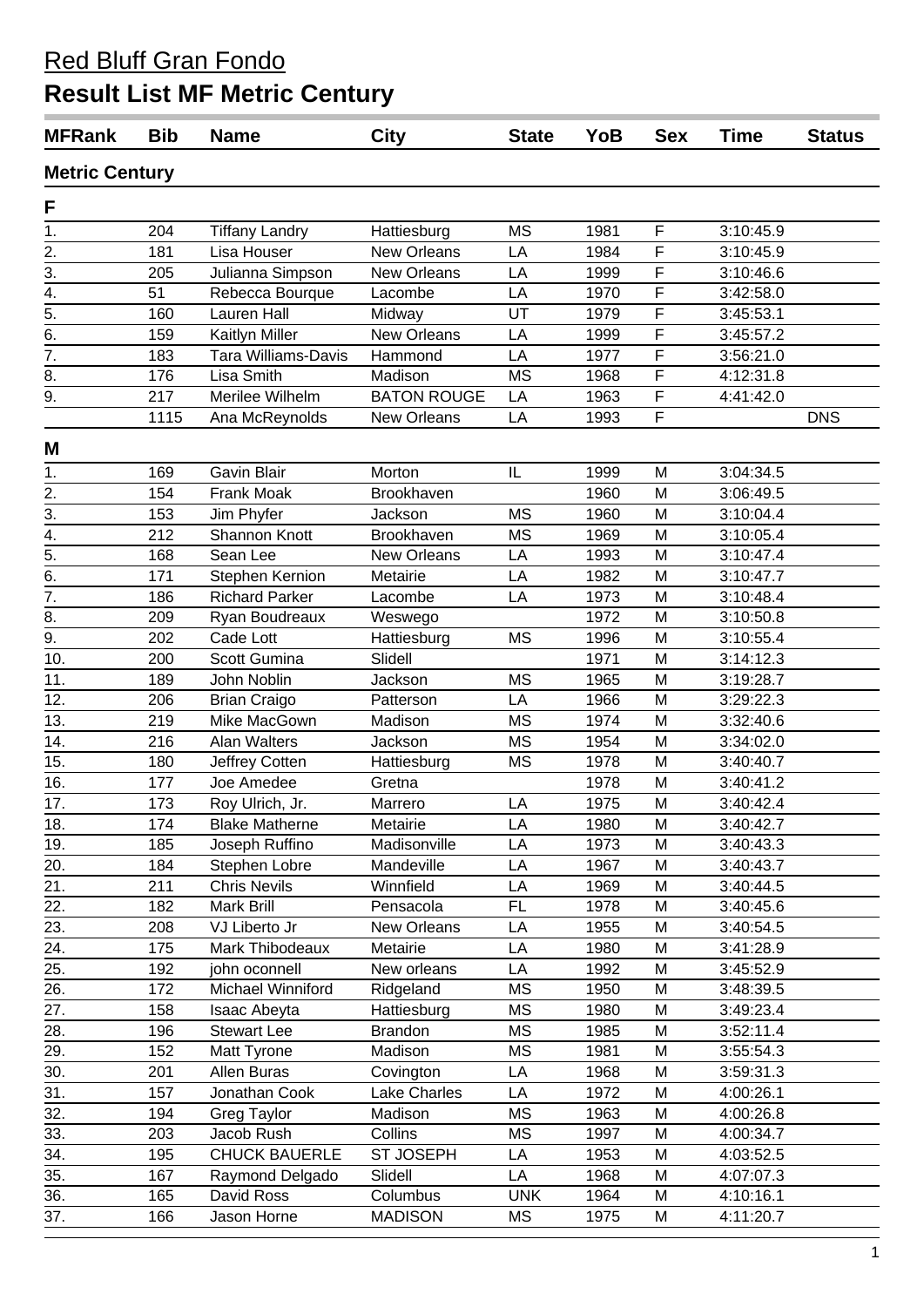## **Result List MF Metric Century**

| <b>MFRank</b>     | <b>Bib</b> | <b>Name</b>            | <b>City</b>            | <b>State</b> | YoB  | <b>Sex</b> | <b>Time</b> | <b>Status</b> |
|-------------------|------------|------------------------|------------------------|--------------|------|------------|-------------|---------------|
| 38.               | 162        | John Hodgson           | Brookhaven             | <b>MS</b>    | 2006 | M          | 4:12:26.7   |               |
| 39.               | 161        | Geoffrey Hodgson       | Brookhaven             | <b>MS</b>    | 1969 | M          | 4:12:30.9   |               |
| 40.               | 198        | Peyton Burckel         | Lacombe                | LA           | 2007 | M          | 4:14:48.0   |               |
| 41.               | 197        | Nicholas Burckel       | Lacombe                | LA           | 1978 | M          | 4:14:48.0   |               |
| $\overline{42.}$  | 213        | <b>Boyd Fink</b>       | Metairie               | LA           | 1953 | M          | 4:16:20.2   |               |
| 43.               | 193        | Michael Holderer       | Huntsville             | <b>AL</b>    | 1953 | M          | 4:16:26.4   |               |
| 44.               | 188        | Rob Hanemann           | New Orleans            |              | 1965 | M          | 4:21:50.0   |               |
| 45.               | 187        | Dennis Dunham          | Metairie               | LA           | 1953 | M          | 4:21:50.4   |               |
| 46.               | 214        | rich adair             | madison                | <b>MS</b>    | 1964 | M          | 4:25:15.0   |               |
| 47.               | 151        | <b>Richard Beattie</b> | Greenwood              | <b>MS</b>    | 1951 | M          | 4:32:54.9   |               |
| $\overline{48}$ . | 190        | <b>Mickey Hanning</b>  | New Orleans            | LA           | 1971 | M          | 4:35:09.3   |               |
| $\overline{49}$ . | 218        | <b>Eric Banks</b>      | Ethel                  | LA           | 1965 | M          | 4:41:50.5   |               |
| 50.               | 207        | <b>Tracy Johnson</b>   | Lafayette              | LA           | 1963 | M          | 4:50:31.4   |               |
| $\overline{51}$   | 156        | <b>Barry LaFleur</b>   | Lafayette              | LA           | 1964 | M          | 4:50:31.5   |               |
| 52.               | 220        | David Hartman          | <b>Brandon</b>         | <b>MS</b>    | 1961 | M          | 4:59:12.4   |               |
| 53.               | 164        | Unknown Rider          |                        |              |      | M          | 5:12:58.1   |               |
| $\overline{54}$ . | 178        | <b>Brian Grayson</b>   | Covington              | LA           | 1973 | M          | 5:17:59.6   |               |
| 55.               | 170        | Phillip Odom           | Slidell                |              | 1973 | M          | 5:59:18.9   |               |
|                   | 191        | <b>Charles Digges</b>  | New Orleans            | LA           | 1970 | M          | 2:53:56.6   | n/a           |
|                   | 210        | Mark Gagnard           | Metairie               | LA           | 1978 | M          |             |               |
|                   | 179        | <b>Brooks McGeever</b> | Mandeville             | LA           | 1985 | M          |             |               |
|                   | 163        | Waldron Mosby, Sr      | Natchez                | <b>MS</b>    | 1960 | M          |             |               |
|                   | 155        | <b>Steve Hendrix</b>   | Madison                | <b>MS</b>    | 1961 | M          |             |               |
|                   | 1155       | <b>Charles Bell</b>    | New Orlenas            | LA           | 1969 | M          |             | <b>DNS</b>    |
|                   | 1129       | Ronald Kotfila         | Madison                | <b>MS</b>    | 1962 | M          |             | <b>DNS</b>    |
|                   | 1126       | David Dunbar           | Ridgeland              | <b>MS</b>    | 1960 | M          |             | <b>DNS</b>    |
|                   | 1125       | <b>Robert Holton</b>   | <b>Baton Rouge</b>     | LA           | 1969 | M          |             | <b>DNS</b>    |
|                   | 1124       | <b>Grayson Edwards</b> | Flowood                | <b>MS</b>    | 2003 | M          |             | <b>DNS</b>    |
|                   | 1114       | <b>Bennett Hooks</b>   | Mobile                 | <b>AL</b>    | 1976 | M          |             | <b>DNS</b>    |
|                   | 1112       | Ronnie Falgoust        | Thibodaux              | LA           | 1968 | M          |             | <b>DNS</b>    |
|                   | 1106       | Kelly Bryant           | Hattiesburg            | <b>MS</b>    | 1956 | M          |             | <b>DNS</b>    |
|                   | 1104       | <b>Thaddeus Smith</b>  | <b>Little Rock</b>     | <b>AR</b>    | 1976 | M          |             | <b>DNS</b>    |
|                   | 1101       | <b>Garland Brent</b>   | <b>Crystal Springs</b> | <b>MS</b>    | 1974 | M          |             | <b>DNS</b>    |

Number of records: 80